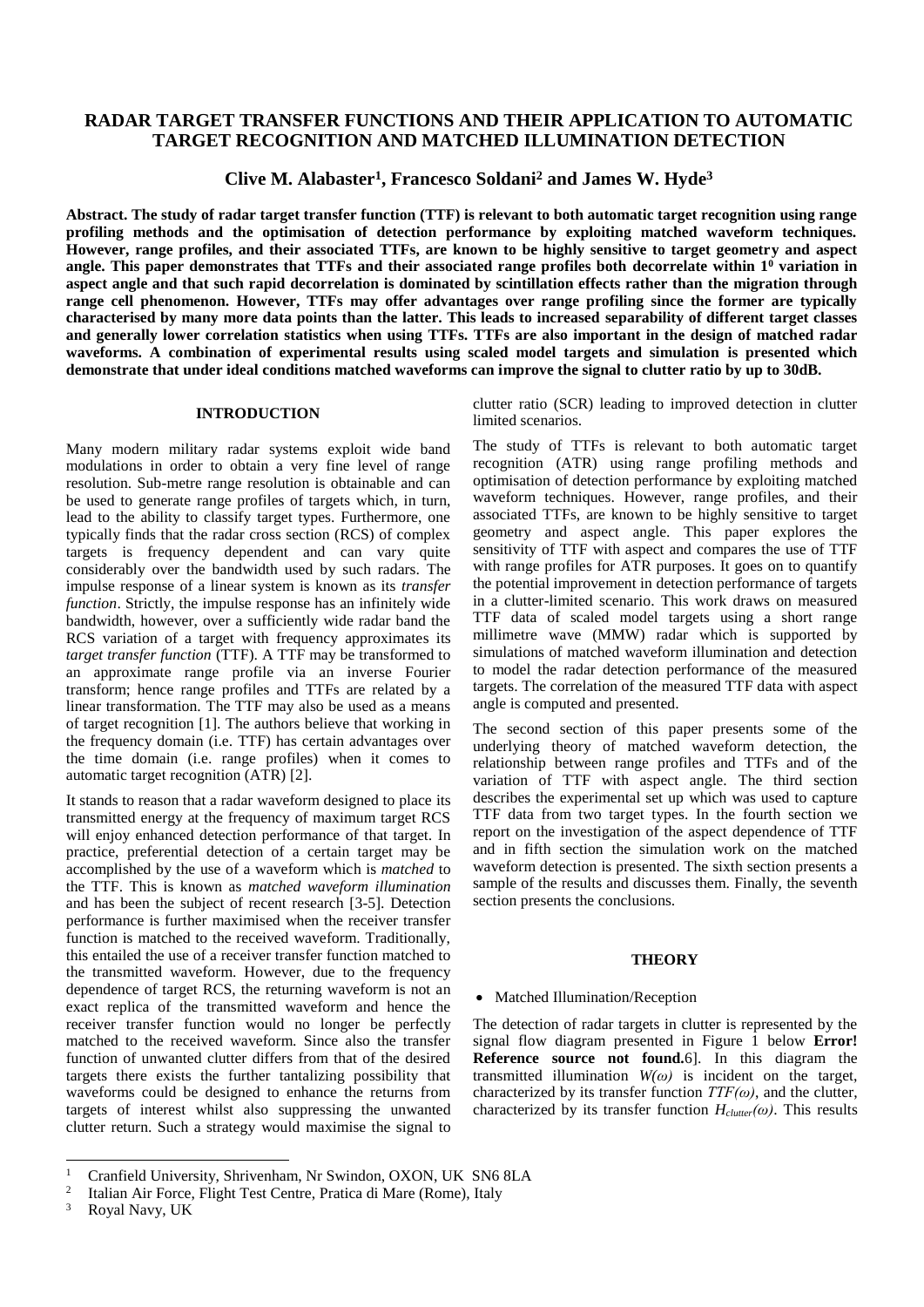in the returns  $S(\omega)$  and  $C(\omega)$  from the target and clutter, respectively. We note that:

$$
S(\omega) = W(\omega) \cdot TTF(\omega) \tag{1}
$$

and:  $C(\omega) = W(\omega) \cdot H_{cluster}(\omega)$ (2)

*S(ω)* and *C(ω)* combine and are corrupted by white Gaussian noise  $N_0$  which results in the signal  $R(\omega)$ . This signal is then fed into the receiver, represented by its transfer function  $H_{Rx}(\omega)$ , and results in the output  $G(\omega)$ .



### **Figure 1. Signal Flow Diagram**

The signal at the receiver input is therefore given by:

$$
R(\omega) = S(\omega) + C(\omega) + N_0 \tag{3}
$$

and the signal at the receiver output is given by:

$$
G(\omega) = R(\omega) \cdot H_{Rx}(\omega) \tag{4}
$$

Matched illumination is obtained for the case when  $W(\omega) = TTF^*(\omega)$  and the maximum signal to noise ratio (SNR) is obtained when  $H_{Rx}(\omega) = S^*(\omega)$ , where \* denotes the complex conjugate.

The objective of matched illumination is to optimise the transmitted waveform,  $W(\omega)$ , for two objectives. Firstly, to maximise the target echo signal,  $S(\omega)$  and secondly to minimise the clutter return, *C(ω)*. Multi-objective optimisation problems are often characterised by having multiple solutions known as a Pareto set. However, it can be shown that the maximum SCR does not depend on the illumination waveform since it is applied both to the target transfer function and to the clutter transfer function. It turns out that:

$$
SCR = \int_{-\infty}^{\infty} \left| \frac{S(\omega)}{C(\omega)} \right|^2 d\omega = \int_{-\infty}^{\infty} \left| \frac{TTF(\omega)}{H_{clutter}(\omega)} \right|^2 d\omega \tag{5}
$$

i.e. the optimum illumination (at least against the clutter) is not a question of the waveform, but has to be investigated in the choice of appropriate limited bandwidth(s) where the ratio between the target and the clutter transfer functions is maximum. From this point of view, the best signal to noise plus clutter ratio (SNCR) is obtained by transmitting matched illumination and employing the matched receiver filter in order to maximise the SNR, and focussing both transmission and reception in the bandwidth(s) where the ratio between the target and the clutter transfer functions is a maximum.

### • Correlation of TTF with Aspect Angle

The frequency dependence of the *TTF(ω)* arises from resonances between multiple scatterers on a target or individual structures of dimensions comparable with the wavelength. High range resolution radar (HRRR) seeks to

generate a range profile with a fine range resolution. In the limit of infinite bandwidth (infinitesimal range resolution), the  $TTF(\omega)$  is given by the Fourier transform of the range profile. Since the Fourier transform is a linear operation, one would expect both  $TTF(\omega)$  and range profiles to be equally sensitive to aspect changes.

There are two effects which give rise to variations in range profiles with aspect changes. The first is the scintillation of unresolved multiple scatterers within a range resolution cell. The second is the migration of scatterers through range cells. Migration through range cells (MTRC) is avoided if the range of angular rotation is confined to [7]:

$$
\delta \varphi \le \frac{\Delta R}{L} \tag{6}
$$

Where *L* is the cross range dimension of the target and *∆R* is the radar range resolution. For a given *∆R*, MTRC occurs more rapidly if a target's cross-range length is greater and also if the scatterers are generally located towards the outside edges of the target.

Pairs of target profiles (range or frequency), *X* and *Y*, are compared using the Pearson Product-Moment Correlation Coefficient, *rxy* given by [8]:

$$
r_{xy} = \frac{\sum (X - \overline{X})(Y - \overline{Y})}{\sqrt{(X - \overline{X})^2 (Y - \overline{Y})^2}}
$$
(7)

Values of +1 indicate perfect correlation, whereas 0 indicates no correlation at all and a value of -1 indicates a perfect negative correlation.

### • Range Resolution and Ambiguity

The range resolution of a radar is given by:

$$
\Delta R = \frac{c}{2.B} \tag{8}
$$

In which *c* is the speed of light (= 3 x  $10^8$  m/s) and *B* is the bandwidth of the transmitted waveform. A stepped frequency continuous wave (SFCW) waveform utilises *N* discrete frequencies of separation *δf* and hence:

$$
B = (N-1)\delta f \tag{9}
$$

The sampled frequency nature of the SFCW waveform invokes range ambiguity resulting in a maximum unambiguous range, *Rmu* of:

$$
R_{mu} = \frac{c}{2.\delta f} \tag{10}
$$

#### **EXPERIMENTAL WORK**

### Experimental Set-Up

An Anritsu ME7808A Vector Network Analyser (VNA) was operated in the  $S_{11}$  mode with its port one connected to a standard gain 20dB waveguide horn antenna orientated for vertical polarisation. The VNA produces a low power, wide band SFCW waveform in the MMW band which is launched from the horn towards the test targets. The same horn antenna collects the signal returned from the target. In this way the VNA operates as a short range, high range resolution radar.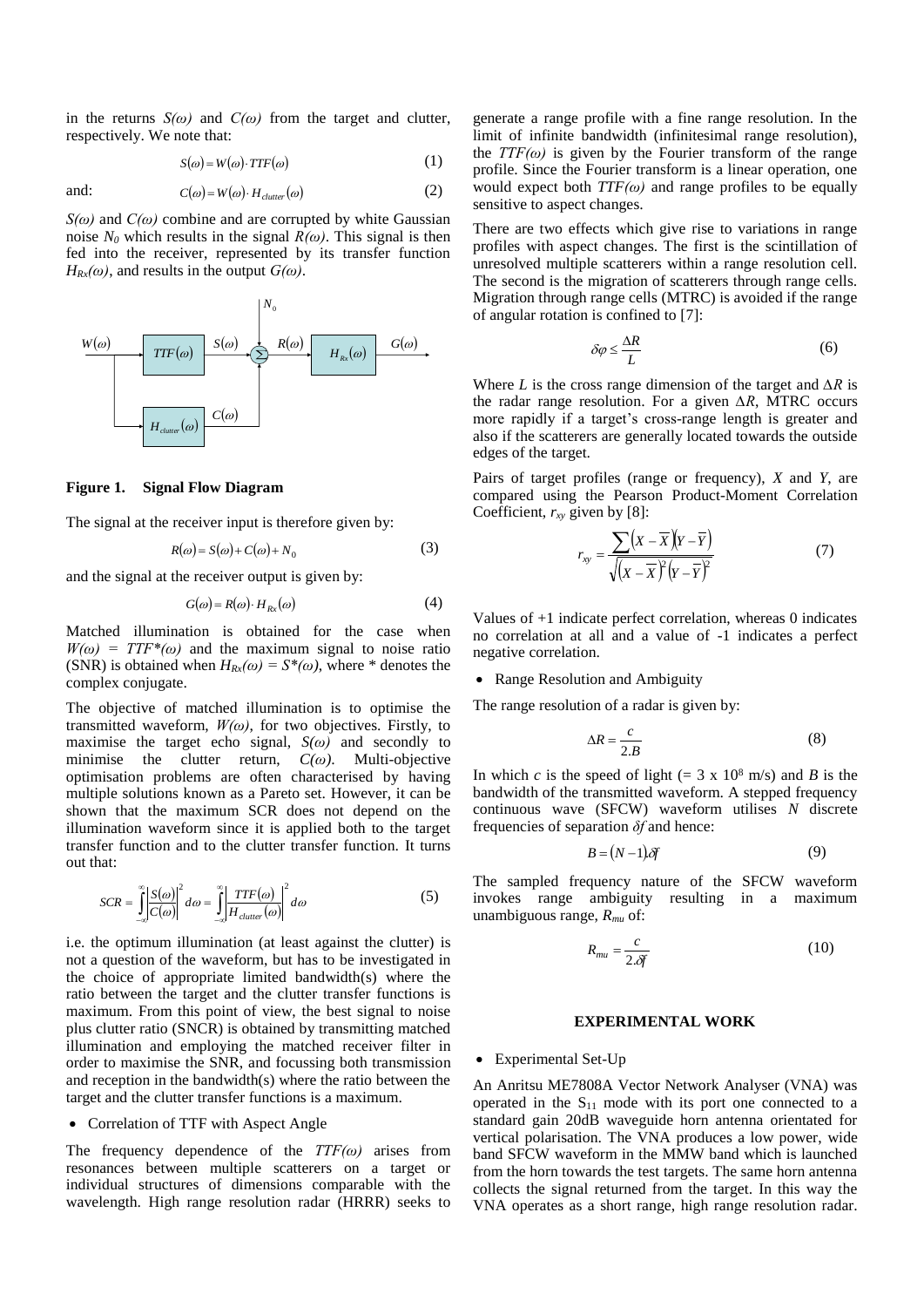The VNA is time gated to isolate the return from the target. Target reflection data may be captured in the frequency domain (suitably time gated) and represents the TTF of the target or in the time (distance) domain and represents the range profile of the target. Two test targets were used; a 1:32 scale die cast model of an M1A1 Abrams main battle tank target and a 1:32 scale die cast model of farm tractor; these are illustrated in Figure 2. These are notable since one is overtly military and the other civilian. These were placed in turn on an expended polystyrene turntable which was further screened using radar absorbent material (RAM). The reflection from the turntable support was generally 10 to 20 dB lower than the reflection from the target. The turntable had an angular resolution of  $1<sup>0</sup>$ . It is worth noting that no attempt is being made to determine the true target responses of these vehicles but that two arbitrary targets were selected having considerable differences in their geometry and therefore in their transfer functions. Therefore, the full polarimetric signatures over all angular ranges were not measured since it was necessary only to capture a few examples of target transfer functions. The targets were positioned approximately 1.3m from the horn aperture, which was sufficient to be fully illuminated in all aspects and be in the far field of the horn.



**Figure2. 1:32 Scale Targets: tractor (top), M1A1 main battle tank (below)**

• Measurements for Matched Illumination [5]

For the TTF measurements which investigated the benefits of matched illumination the VNA was set up as follows:

| 75GHz     |
|-----------|
| 105GHz    |
| $30GHz$ ) |
| 1601      |
|           |

Scaling the wavelength by the same factor as the model targets means that the laboratory measurements equate

(approximately) to looking at the life sized vehicles using a band of 2.34 to 3.28 GHz.

The targets were mounted on a board whose reflection was at least 15dB lower than those of the vehicles and was therefore considered to be negligible. Target detection in clutter was carried out by placing the vehicles on the board upon which sand (to represent soil clutter), gravel (to represent clutter from rocks) or twigs and foliage (to represent woodland clutter) was also distributed. The transfer function of the target was measured in a head on and side on aspect. Similarly, the transfer functions of the clutter scenes was measured and also the composite target and clutter for various combinations of targets/aspects and clutter.

 Measurements for Correlation of TTF with Aspect Angle [2]

For the TTF measurements which investigated the correlation of TTF with aspect angle VNA was set up as follows:

| <b>Start Frequency</b> | 90GHz  |
|------------------------|--------|
| <b>Stop Frequency</b>  | 105GHz |
| (Bandwidth, $B$        | 15GHz  |
| Number of points, $N$  | 801    |

Thus with  $B = 15$ GHz,  $N = 801$ ,  $\delta f = 18.75$ MHz, one obtains from equation (8)  $\Delta R = 1$ cm which is consistent with the resolution of modern HRRR scaled by the same factor as the target i.e. 32. From equation (10)  $R_{mu} = 8$ m and is sufficient to avoid any second trace echoes corrupting the target data.

# **CORRELATION OF TTF WITH ASPECT ANGLE [2]**

In this part of the investigation only the model tank target was used. The tank target had a footprint of 305mm x 114mm. From equation (6) one would expect MTRC to become significant at aspects which exceed 5<sup>0</sup> intervals. A zero degree elevation angle was maintained throughout all the experimental work.

Firstly, the correlation of TTF over successive target placements was measured. The target TTF was measured in the head-on aspect, then the target was rotated to  $20<sup>0</sup>$  and then back to the  $0<sup>0</sup>$  head-on aspect. Five repeated measurements were made at the head-on aspect in this way. The accuracy of the alignment of the target was estimated to be within  $0.5<sup>0</sup>$ .

The tank TTF was also recorded at  $1<sup>0</sup>$  angular increments over the full 360<sup>0</sup> range of aspect angles. The correlation between pairs of TTFs separated by  $1<sup>0</sup>$  angular displacements was calculated. This was also repeated for pairs of TTFs at between 2 to 15<sup>0</sup> angular increments.

The TTF data was inverse Fourier transformed into the time domain so as to produce range profiles. The range profiles occupied between 30 (head-on) and 12 (side-on) range cells which is far less data than the 801 frequency points used to represent the TTF. The differing length of range profiles invalidates comparisons between range profiles at significantly differing aspect angles. Therefore, only range profiles within  $20^0$  of head-on  $(0^0)$  were considered. As a target is rotated away from the head-on case, the range profile initially elongates as the radar looks down the diagonal. Beyond  $20.5^\circ$  of rotation the target range profile shortens as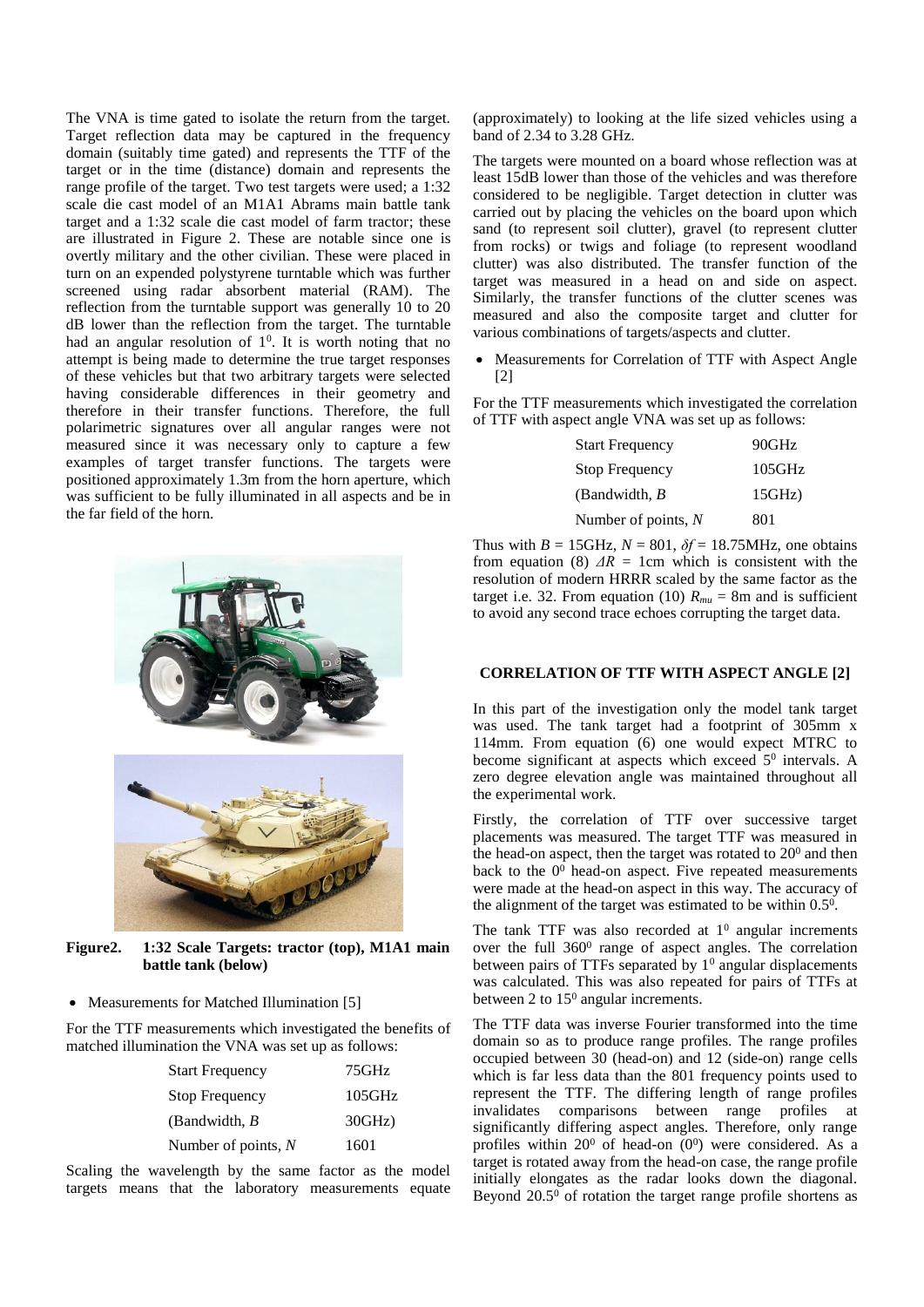the radar looks across the width of the target. At  $20^{\circ}$  the target appears to have a range extent of 325mm and so the comparison of range profiles over 30 range cells is valid. The correlation between pairs of range profiles separated by between 1 and  $10^0$  angular increments has then been calculated. It ought to be noted that whereas the range profile represents the returns from spatially distinct scatterers, the TTF captures the return from the whole target.

The range profiles were generated at a *ΔR* = 1cm. Coarser range profiles were generated by averaging neighbouring range cells. Range profiles of  $\Delta R = 2, 3, 4, 5, 6, 10$  and 15 cm were generated. The correlation coefficient was calculated between pairs of range profiles seperated in target aspect by  $1^{\circ}$ ,  $2^{\circ}$  and  $3^{\circ}$  for results between  $0^{\circ}$  and  $20^{\circ}$  target rotation..

### **SIMULATION OF MATCHED WAVEFORM DETECTION [5]**

Three transmitted waveforms *W(ω)* were considered: (i) a rectangular pulse centred at 90GHz having a bandwidth of 2.2%, a linear frequency modulated (LFM) chirp over the full measurement band of 75 to 105GHz and the matched illumination over the band 75 to 105GHz, all having the same total energy content. The receiver is modelled as having a noise figure of 10dB and a noise bandwidth,  $B_N$  given by:

$$
B_N = \frac{\int_{-\infty}^{\infty} |H_{Rx}(\omega)|^2 d\omega}{|H_{Rx}(\omega_0)|^2}
$$
(11)

where  $H_{Rx}(\omega_0)$  represents the peak value of the receiver transfer function and noting also that  $H_{Rx}(\omega) = S^*(\omega)$ .

The derivation of the matched transmitted waveforms, *W(ω)*, was computed on the basis of the measured *TTF(ω)*. The computer simulation then derived the signals *S(ω)*, *N<sup>0</sup>* and  $C(\omega)$  and hence the composite signal  $R(\omega)$ . The simulation also derived the receiver transfer function,  $H_{Rx}(\omega)$  as that function which is matched to  $S(\omega)$  for the case of the matched illumination. The function  $H_{Rx}(\omega)$  was maintained for all three test waveforms (rectangular pulse, LFM chirp and matched illumination). Finally, the output signal  $G(\omega)$  was computed. Three metrics were used to quantify the detection performance of each waveform and target plus clutter scene, namely: (i) the transmitted to received energy ratio, (ii) the SNR and (iii) the signal to clutter ratio (SCR).

In addition to this, the frequency bands yielding the optimum SNCR were identified for the cases of the targets in the various clutter scenes (soil, rocks and woodland) and for a uniform clutter transfer function  $(= -50dB)$  for reference purposes. These bands were selected on the basis that the SCR was within 35dB of its peak value (or 15dB for the uniform clutter transfer function) and were of width  $\geq$  5 frequency points (i.e.  $\geq$  75MHz). The -35dB level and 75MHz bandwidth were arbitrarily selected thresholds which captured the principal SCR peaks and avoided overly complex waveforms associated with the noisy SCR profiles. The three detection metrics for the reduced matched illumination bands of optimum SNCR were not simulated in this study.

## **RESULTS & DISCUSSION**

- Correlation of TTF with Aspect Angle
	- Repeated Measurements at Head-on Aspect

The 5 repeated tests of target placement give rise to 10 combinations of pairs of TTFs. The correlation between these 10 pairs varies from 0.53 to 0.99. The mean of these 10 correlation coefficients  $= 0.8$  which may be regarded as a high degree of correlation over the estimated angular displacement of 0.5<sup>0</sup> . However, in the realms of target identification, if one can only expect to obtain a correlation coefficient on average of 0.8 between two measurements that appear to be taken of nominally the same target aspect, one must temper one's expectation of what may be obtained by correlating a measurement of a particular target aspect with a reference library. The corresponding pairs of range profiles (transformed from the TTF data) exhibited a mean correlation coefficient of 0.86. Although this suggests that range profiles correlate marginally better than TTFs it must be borne in mind that the correlation of the range profiles is on the basis of 30 data points whereas the correlation of TTFs is over 801 data points.

### • Correlation of TTF Over All Aspects

Pairs of TTFs pertaining to measurements taken of target aspects separated in azimuth by increasing amounts were correlated. The expectation was that TTFs with a small separation would correlate better than TTFs with a large separation. Figure 3 displays the correlation coefficient between a TTF measured at a particular target aspect and the TTF measured after rotating the target by a further  $1^0$ . Results are plotted for  $0^0$  to 359<sup>0</sup> target rotation.



**Figure 3. Correlation between TTFs separated by 1°**

The mean correlation coefficient was 0.016 indicating that on average, pairs of TTFs measured at target aspects separated by  $1<sup>0</sup>$  do not correlate with each other. One can see that at certain aspects, weak correlation is exhibited, with correlation coefficients of 0.4 to 0.8 and -0.4 to -0.6. These indicate weak increasing and decreasing linear relationships, but appear to be the exception rather than the norm. A correlation coefficient of 0.99 was obtained when correlating the TTFs associated with  $14^0$  and  $15^0$  target rotation, indicating that this pair of TTFs is strongly related. However, this result is so rare that it can be discounted as insignificant. The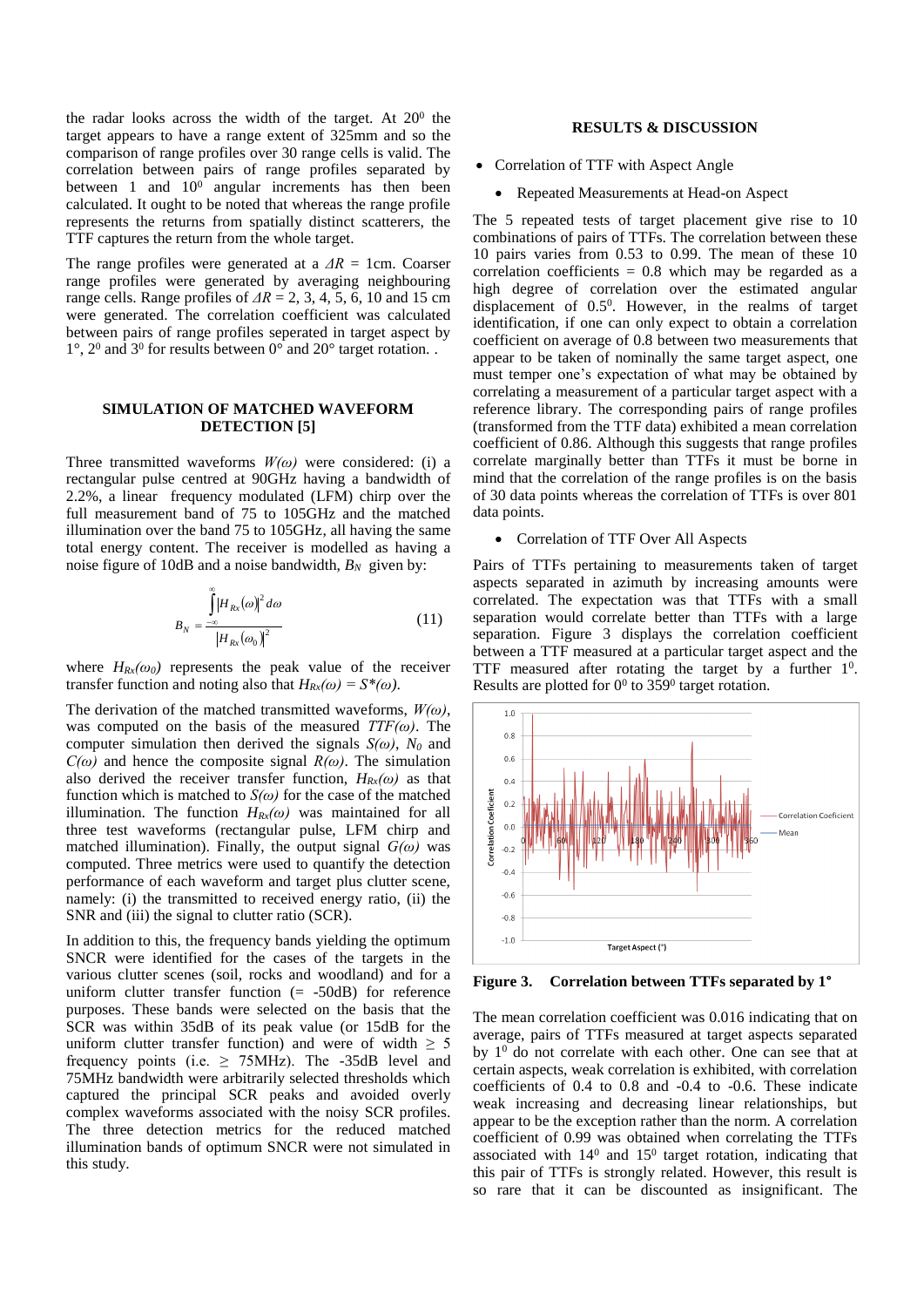distribution of correlation coefficients is plotted as a histogram in Figure 4.

The distribution has a standard deviation of 0.22 and supports the conclusion that TTFs associated with target aspects separated by  $1<sup>0</sup>$  are unrelated.



**Figure 4. Histogram of correlation coefficients between TTFs separated by 1<sup>0</sup>**

Correlation coefficients were calculated in a similar manner for pairs of TTFs separated by an increasing aspect angle. For angular separations between TTF pairs ranging from  $1<sup>0</sup>$  to 15<sup>0</sup> , the mean correlation coefficients varied from -0.015 to +0.017. These results show that in general pairs of TTFs are uncorrelated when measured at target aspects separated by between  $1^0$  and  $15^0$ . In general there is clearly no similarity or relationship between TTFs associated with target aspects separated by a degree or more. The change in TTF with target aspect occurs much more rapidly than originally expected and TTFs appear to totally de-correlate over 0-1 degrees of target rotation.

Correlation of Range Profiles with Aspect Angle

The range profiles of the tank at  $0^0$  (head-on),  $1^0$  and  $2^0$ occupy 30 range cells and are shown in Figure 5.



**Figure 5. Head-On Aspect Range Profile (1st 30 Range Bins)**

The benefit of analysing range profiles as opposed to TTFs is that one might start to associate features of the range profile with physical features on the target. In this case the initial peak might be associated with the front surface of the tank's chassis, with the second peak 4 range bins (40 mm) later perhaps associated with the turret. One observes that the magnitude of the range profile tends to decrease with range, or distance from the antenna, R. This can largely be attributed to a combination of the  $1/R<sup>4</sup>$  reduction in received power plus the effects of self-shadowing. From Figure 5 one can observe some similarity between the 3 profiles, for instance the common peak at around range bin 18. There are also, however, some notable differences. The initial peak at range bin 4 in the  $0^0$  profile quickly becomes almost zero  $(0.04)$  after  $2^0$  rotation. This illustrates the effect of scintillation.

Table 1 shows the results of correlating pairs of range profiles between  $0^0$  and  $20^0$  separated by an increasing amount in azimuth. The correlation coefficients were calculated over the first 30 range bins. The values of 0.3-0.4 (mean 0.37) indicate some weak correlation, but one can see that increasing the angular separation between range profiles does not significantly change the degree to which they correlate. The range profiles all exhibit a degree of similarity, possibly caused by the common trend to reduce in magnitude with range due to self-shadowing effects and increasing range. These results show that de-correlation occurs much more quickly than predictions based on MTRC – equation (6). This suggests that scintillation effects are more significant and far more sensitive to aspect angle than MTRC.

| <b>Angular Separation</b><br><b>Between Range Profiles (0)</b> | <b>Mean Correlation</b><br><b>Coefficient</b> |
|----------------------------------------------------------------|-----------------------------------------------|
|                                                                | 0.427                                         |
| 2                                                              | 0.403                                         |
| 3                                                              | 0.393                                         |
| 4                                                              | 0.341                                         |
| 5                                                              | 0.340                                         |
| 6                                                              | 0.350                                         |
| ⇁                                                              | 0.446                                         |
| 8                                                              | 0.342                                         |
| 9                                                              | 0.332                                         |
| 10                                                             | 0.360                                         |
| Mean                                                           | 0.373                                         |

### **Table 1. Correlation coefficients between range profiles as a function of target aspect angle separation.**

Correlation of Range Profiles with Range Resolution

Range profiles for  $\Delta R = 1, 2, 3, 4, 5, 6, 10, 15$ cm have been generated and compared. The correlation coefficient was calculated between pairs of range profiles seperated in target aspect by  $1^0$ . This was done for results obtained for between  $0<sup>0</sup>$  and  $20<sup>0</sup>$  target rotation, so as to avoid the complications with shortening of the range profile with rotation. The mean correlation coeficient was calculated for the various values of *∆R*, and the results are plotted in Figure 6.

Each data point has an associated error bar extending to  $\pm 1$ standard deviation about the mean. One observes that the mean correlation coefficient increases with *∆R* whilst the standard deviation tends to decrease. (Standard deviation remains between 0.20 and 0.21 for *∆R* between 10-30mm, and drops off thereafter.) When the *∆R* is set to 150mm, the correlation coefficient becomes 1. In this case, 2 sets of only 2 data points (range bins) are correlated. The overall tendency in all cases is for the amplitude of the range profile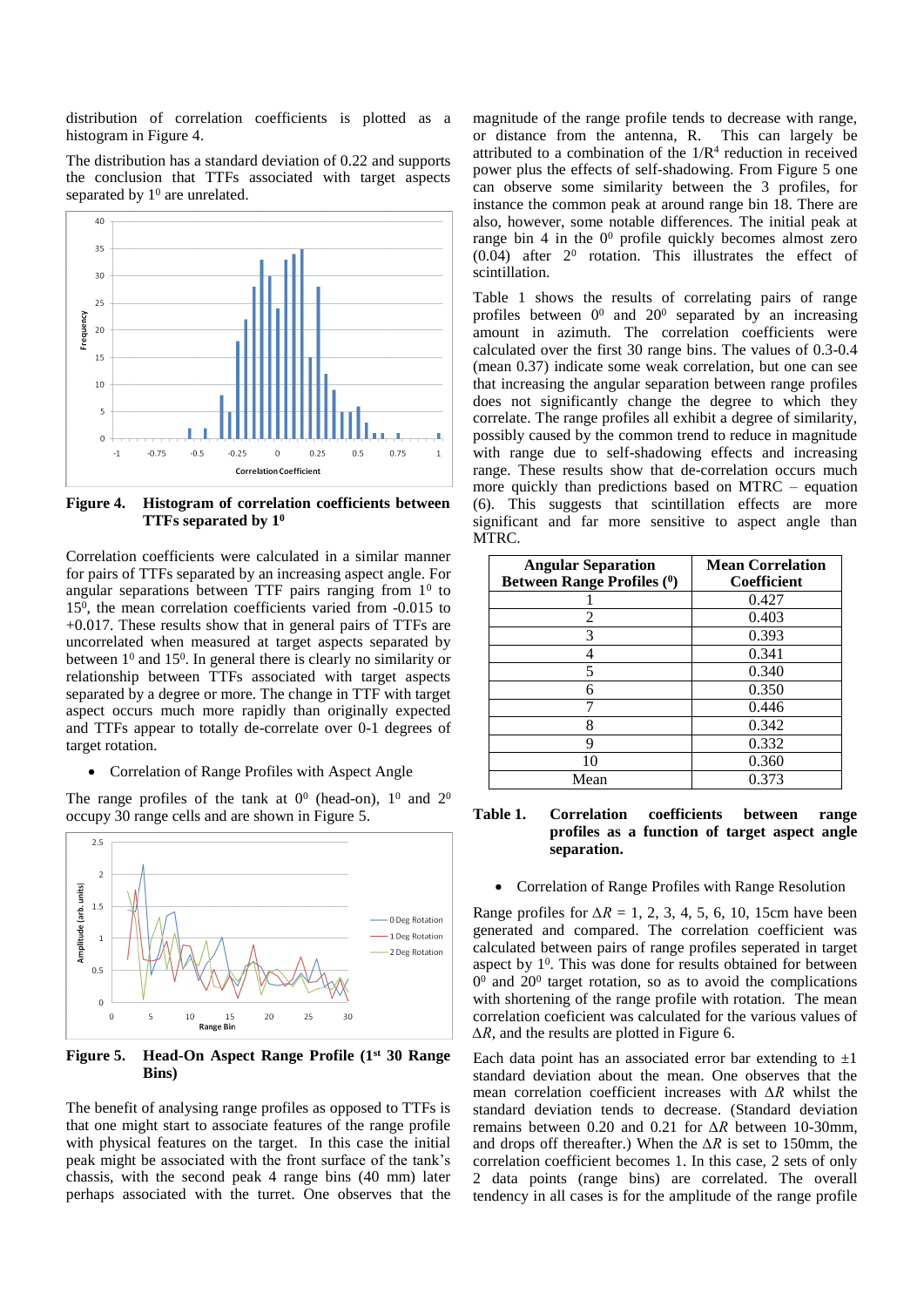to decrease with range. The correlation coefficient is therefore calculated between 2 linearly decreasing variables. When 2 variables decrease together, the correlation coefficient will equal 1.



**Figure 6. Correlation Coefficient between Range Profiles Separated by 1<sup>0</sup> in Azimuth.**

This clearly illustrates the limitation in using correlation coefficient as a means of comparison between small samples of data and supports the argument that it is 'easier' to obtain higher values of correlation coefficient between smaller sets of data. Similar correlation statistics were obtained for the correlation between pairs of range profiles separated by 2<sup>0</sup> and  $3^0$  in azimuth.

Matched Waveform Detection

The different combinations of target type, aspect and clutter type generate a mass of statistics. A summary of the results with a representative sample is given below.

• Detection Metrics - Summary

The transmitted to received energy ratio and the SNR of the rectangular pulse varies somewhat from one target/clutter combination to the next. This is because all its power is concentrated into a narrow band which may coincide with a peak (or trough) in the target transfer function. This suggests that the best detection performance results from a CW waveform (i.e. an infinitely narrow one) at a frequency coincident with the maximum value of  $TTF(\omega)$ , however, this is not a practical waveform for most applications. In general, the spectrum of a narrow band rectangular pulse does not coincide with a  $TTF(\omega)$  peak and so, in general, it is outperformed by the matched illumination. The matched illumination always outperforms the LFM chirped waveform.

For the tank target (head-on and side-on aspects) the transmit to receive energy ratio is between 20 to 38 dB superior for the matched illumination over the other two waveforms. This means that between 20 to 38 dB more transmitted power is required for the rectangular pulse and LFM waveforms in order to recover the same received energy, and hence the same detection performance, than for the matched illumination. The SNR of the matched illumination is between 19 and 43 dB better than that of the other two waveforms. The SCR of the matched illumination is between 1.3 and 11 dB worse than that of the other two waveforms. For the tractor (both aspects) the transmit to receive energy ratio is between 10 to 40 dB superior for the matched illumination over the other two waveforms. The SNR of the matched illumination is between 10 and 46 dB better than that of the other two waveforms. The SCR of the matched

illumination is between 0.1 and 17 dB worse than that of the other two waveforms.

Detection Metrics – Representative Sample

The case of the tank in a head on aspect in the presence of rock clutter is fairly representative of the trends observed throughout all the tests. For this situation we find that 30dB more transmitted power is required for the rectangular pulse and 28dB more power for the LFM chirp than is required for the matched waveform in order to recover the same received energy and hence the same detection performance. The SNR of the matched illumination is some 30 and 37dB better than those of the rectangular pulse and LFM waveforms, respectively. The SCR resulting from the matched illumination is around 6dB worse than the other two waveforms. This anomalous result arises because the waveform has not been optimised for the best SNCR since the transmitted energy is spread across the whole frequency range (75 to 105GHz) instead of being focussed into a few narrow, optimal bands.

• Matched Illumination Bands of Optimum SNCR

For the matched illumination case of optimum SNCR, *W(ω)* was derived as an approximate match to *TTF(ω)* by identifying those bands for which the SCR exceeded an arbitrary threshold and then deriving nonlinear chirp waveforms within each band which are matched to *TTF(ω)*. Bands narrower than 5 consecutive frequency points were dismissed as these were regarded as noisy phenomena. The nonlinear chirps were synthesized using stepped frequency waveforms in which the step size was taken as 18.75MHz, this being the limitation of the VNA used. An example of a matched waveform is illustrated in Figures. 7 - 10. This case considers the tank target in a head on aspect with a constant clutter spectral power density at -50dB/Hz. Figure 7 illustrates that there are three bands of maximum SCR which are within 15dB of its peak value. Within these bands, the *TTF(ω)* is sampled in order to produce three corresponding matched waveforms, as illustrated in Figure 8. Figure 9 illustrates the stepped frequency samples necessary to provide the matched illumination within the three bands previously identified. The matched waveforms may be produced by varying the power or dwell time at each frequency sample. In this study, a variation of dwell time is assumed and results in nonlinear chirp waveforms. Figure 10 illustrates the nonlinear chirp waveforms necessary to provide the matched illumination within each band. The total matched waveform can be formed by stitching the three nonlinear chirps together.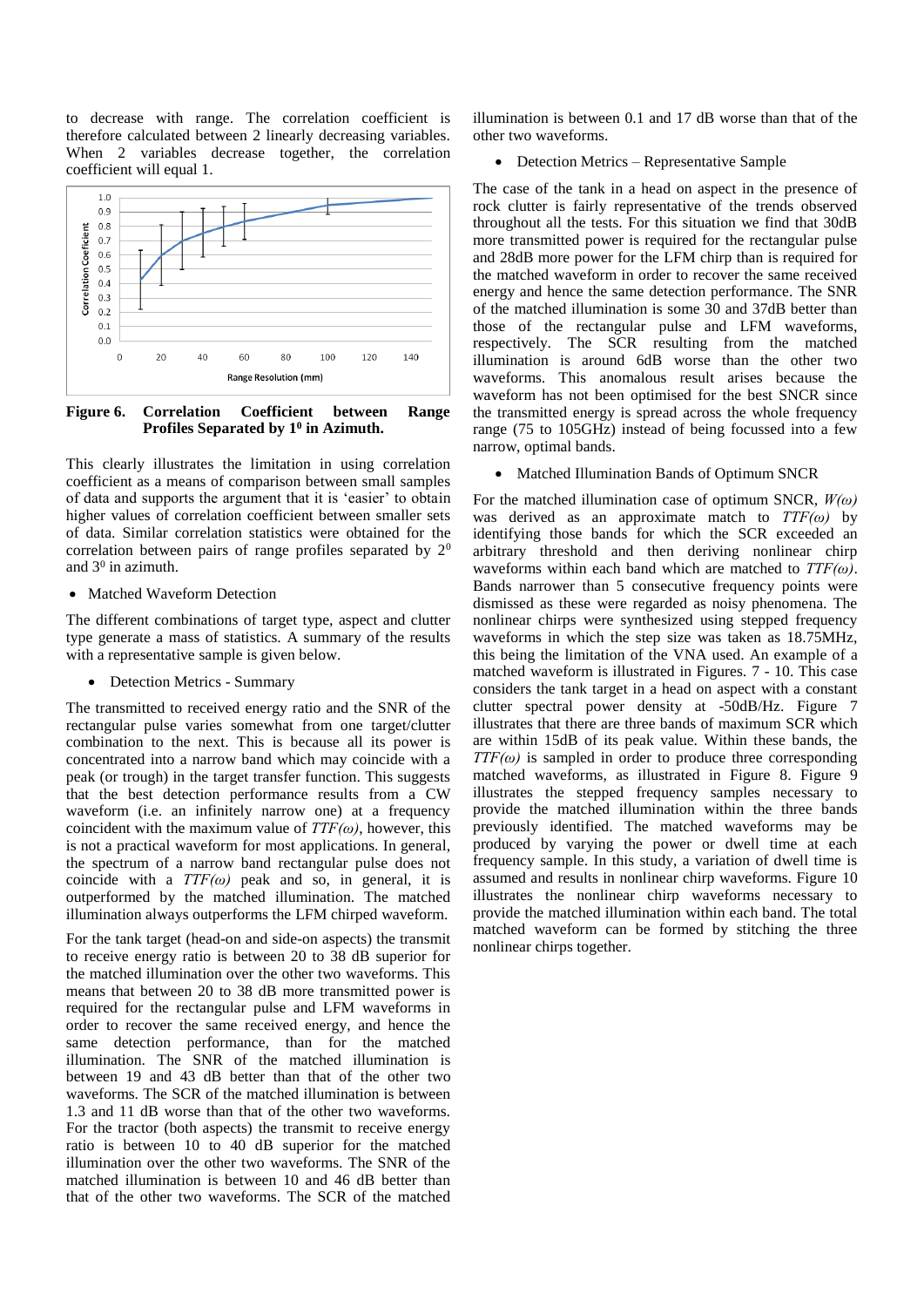

**Figure 7. Bands of Maximum SCR (Tank, head-on)**



**Figure 8. Bands of Matched Illumination (Tank, headon)**



**Figure 9. Bands of Optimum SNCR (Tank, head-on)**





**Figure 10. Nonlinear Chirp Waveforms (synthetic pulses #1, 2, 3) of Matched Bands (Tank, head-on)**

# **CONCLUSIONS**

It has been shown that both TTF and range profiles vary significantly with changes in target aspect of more than  $1<sup>0</sup>$ . It has also been shown that there exists some variation between TTFs and range profiles when the target aspect is changed by less than  $1^0$ , indicating that both TTFs and range profiles are very sensitive to small changes in aspect. In the case of small changes in target aspect  $\left(\langle 1^{\circ} \rangle \right)$ , pairs of TTFs were shown to have a mean correlation coefficient of 0.80. Under a similar analysis, pairs of range profiles had a mean correlation coefficient of 0.86. The similarity between these results is to be expected since TTFs and range profiles are related by a Fourier transform. The TTF result is perhaps more significant given the size of its data set. As a correlation coefficient of 0.8 was obtained by comparing TTFs at nominally similar aspect angles, one must moderate one's expectation of what value might be obtained when searching for very close matches. For instance, when employing profile-correlation techniques, the threshold of correlation coefficient which indicates a probable match needs to be established at a value significantly lower than 1, possibly around 0.8, and should be adjusted according to the size of data sets being compared.

This result is, however, quite different when considering larger changes in target aspect. Pairs of TTFs separated by between  $1^0$  and  $10^0$  target rotation had a mean correlation coefficient of 0.003, indicating that there is no similarity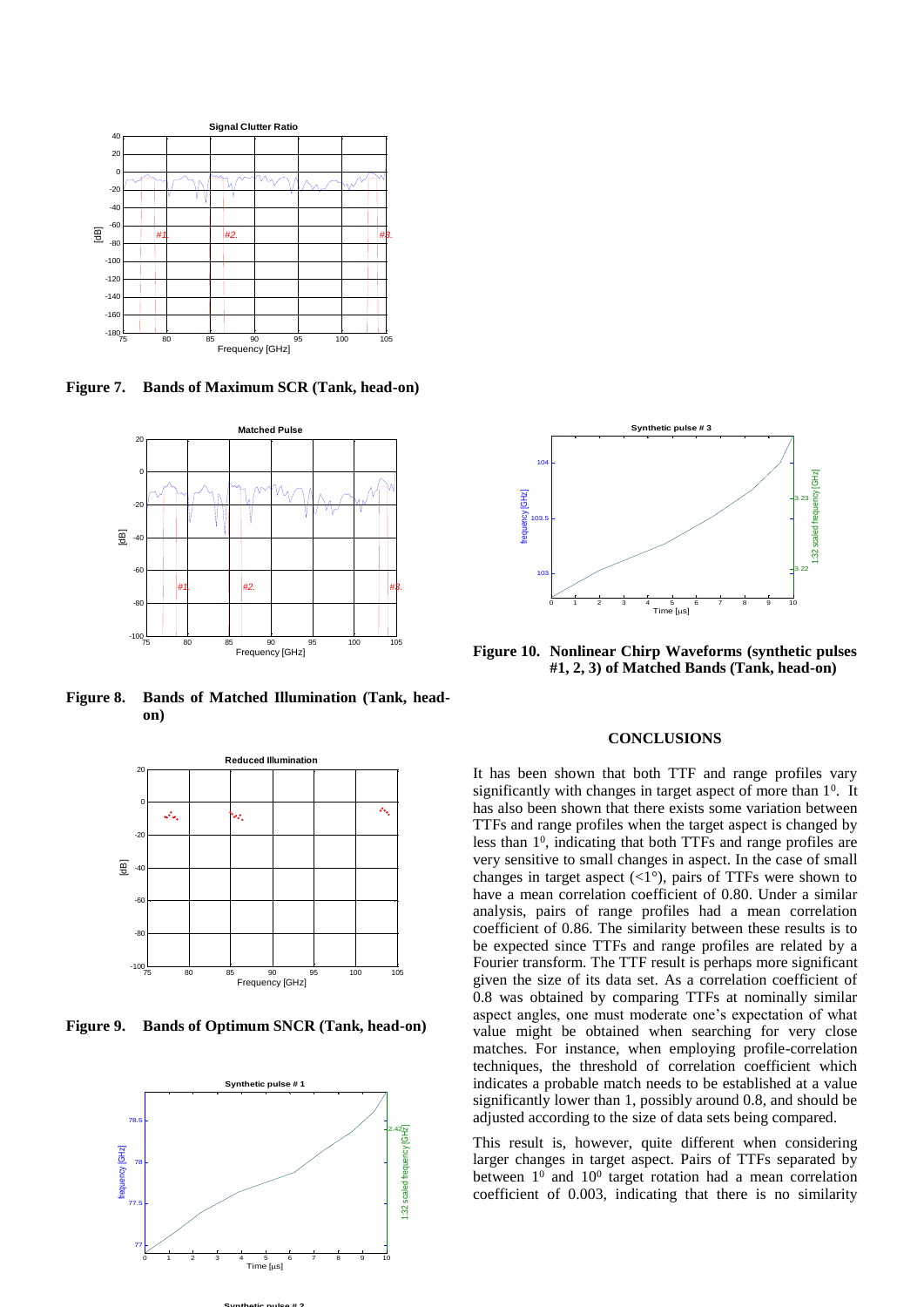between such pairs. Furthermore, the correlation coefficient between pairs was shown not to significantly deteriorate with increasing separation in aspect. Pairs of TTFs separated by just  $1^\circ$  correlated just as poorly as pairs separated by  $10^\circ$ . Scintillation effects seem to be highly sensitive to aspect angle and tend to dominate over MTRC.

Given such a rapid variation in TTFs, when considering profile-correlation techniques within the realms of ATR, it may be appropriate to space TTFs within the reference data set at intervals of less than  $1^0$ , such as every  $0.5^0$  change in aspect. This leads to a requirement to store 82506 TTFs in order to produce a reference set of data covering the upper hemisphere of a single ground target. This number is to be multiplied by the number of expected target types. Alternatively, 82506 different matched waveforms may be required in order to ensure matched illumination of a particular ground target over any aspect. This in turn highlights the signal processing and data storage implications associated with such rapid variations in TTF.

It is also worth noting that whilst the range resolution used in the experimental work here scales accurately to current HRRR systems, the frequency scales to approximately 3GHz on the life-sized target. Should the life-sized target be illuminated by a higher frequency radar such as a 35 or 94GHz seeker, then one may expect scintillation to be even more sensitive to aspect changes. Correspondingly, TTFs and range profiles will decorrelate even quicker than the results presented here with changes in aspect. The rapid variation in range profiles with aspect reported on here affirms the view of Liao et al [7] who report that

## "*For microwave radars, aspect changes of tenths of 1° can cause drastic changes in HRR profiles*".

When considering range profiles, some amount of correlation was evident. Correlating pairs of range profiles separated by between  $1^0$  and  $10^0$  target rotation produced a mean correlation coefficient of 0.373, indicating a weak relationship. However, as per TTFs, this correlation coefficient did not significantly vary with increasing separation in aspect between pairs. Pairs of range profiles separated by  $1^0$  correlated to approximately the same extent as pairs separated by  $10^0$ . Degrading the range resolution resulted in superior correlation statistics due to the trend in range profiles to decrease with increasing range and because of the reduced data set (fewer range cells). However, the loss of resolution associated with coarser range profiles reduces the separability of different target classes and so is not beneficial to ATR.

It is a step too far to conclude from this that range profiles correlate better than TTFs, and hence that the time domain may be better to work in from the perspective of noncooperative target engagement or similar applications. The TTFs each contained many more data points than the range profiles. As mentioned earlier, it is 'easier' to obtain a higher correlation coefficient from two smaller data sets than from two larger ones. The TTFs present a picture of a far higher data dimension that has more scope for variation (including the separability of different target classes) and hence decorrelation than the lower dimension range profiles.

This study has also shown how the transfer functions of targets may be used as the basis of matched illumination waveform design and has quantified the potential benefits of these waveforms. Very significant improvements in the ratio of the transmit to receive energy and in the SNR result from the use of matched target illumination and matched receiver response. However, some degradation in the SCR is noted for the matched illumination/matched receiver response case. Improvements in the SCR could be obtained by using reduced matched illumination bands which are optimised for optimum SNCR. This study has also revealed that target transfer functions can vary considerably, having peak to peak variations by as much as 30dB. Since targets are characterised by such large variations there are significant advantages to be gained from the design of appropriate waveforms, if only in the selection of the centre frequency of a crude narrowband signal. Furthermore, it is believed that the target transfer function nulls are equally important as the peaks for the purposes of automatic target recognition and matched waveform design.

It should be recognised that the investigation to assess the benefits of matched illumination have been conducted under ideal conditions; the clutter was stationery and so its TTF should not vary, which is unlikely to be maintained for any period in practice. Furthermore, the simulations reproduced the exact matched waveforms and the exact matched reception both of which would be very difficult to realize in practice. Therefore, the improvements reported on here represent the maximum possible improvements which may be obtainable under ideal, and perhaps exceptional, circumstances. In practice, the actual detection performance improvements are likely to be significantly lower.

### **REFERENCES**

- [1] S. K. Wong, "Non-Cooperative Target Recognition in the Frequency Domain" *IEE Proc. Radar Sonar and Navigation*, Vol. 151, No. 2 (2004)
- [2] J. W Hyde, C. M. Alabaster, "Correlation of Target Transfer Functions and Range Profiles as a Function of Aspect Angle and Resolution", Proc. IET Waveform Diversity and Digital Radar Conference, 8-9th December 2008, Savoy Place, London, UK
- [3] D.A. Garren, J. J. Sacchini, J. S. Goldstein, "Investigation of non-traditional transmit waveforms for SAR based target detection", Proc. International Conference on Waveform Diversity & Design, Edinburgh, 8-10 Nov 2004.
- [4] D. A. Garren, A. C. Odom, M. K. Osborn, J. S. Goldstein, S. U. Pillai, J. R. Guerci, "Full-polarization matched-illumination for target detection and identification", IEEE Trans. Aerospace & Electronic Systems, vol. 38, No. 3, July 2002.
- [5] F. Soldani, C. M. Alabaster, "The Benefits of Matched Illumination for Radar Detection of Ground Based Vehicles in Clutter", Proc. International Conference on Waveform Diversity & Design, Pisa, Italy, 4th – 8th June 2007.
- [6] David A. Garren, Michael K. Osborn, Anne C. Odom, J. Scott Goldstein S. Unnikrishna Pillai, Joseph R. Guerci, "Optimized Target Detection and Identification Using Full-Polarization Radar Waveforms", Proc. International Conference on Waveform Diversity & Design, Edinburgh, Nov 2004
- [7] X. Liao, Z. Bao, M. Xing, "On the aspect sensitivity of high resolution range profiles and its reduction methods", Proc. IEEE Int. radar conf. (2000)
- [8] C. Wilson, Applied Statistics for Engineers, Applied Science Publishers Ltd. (1972)